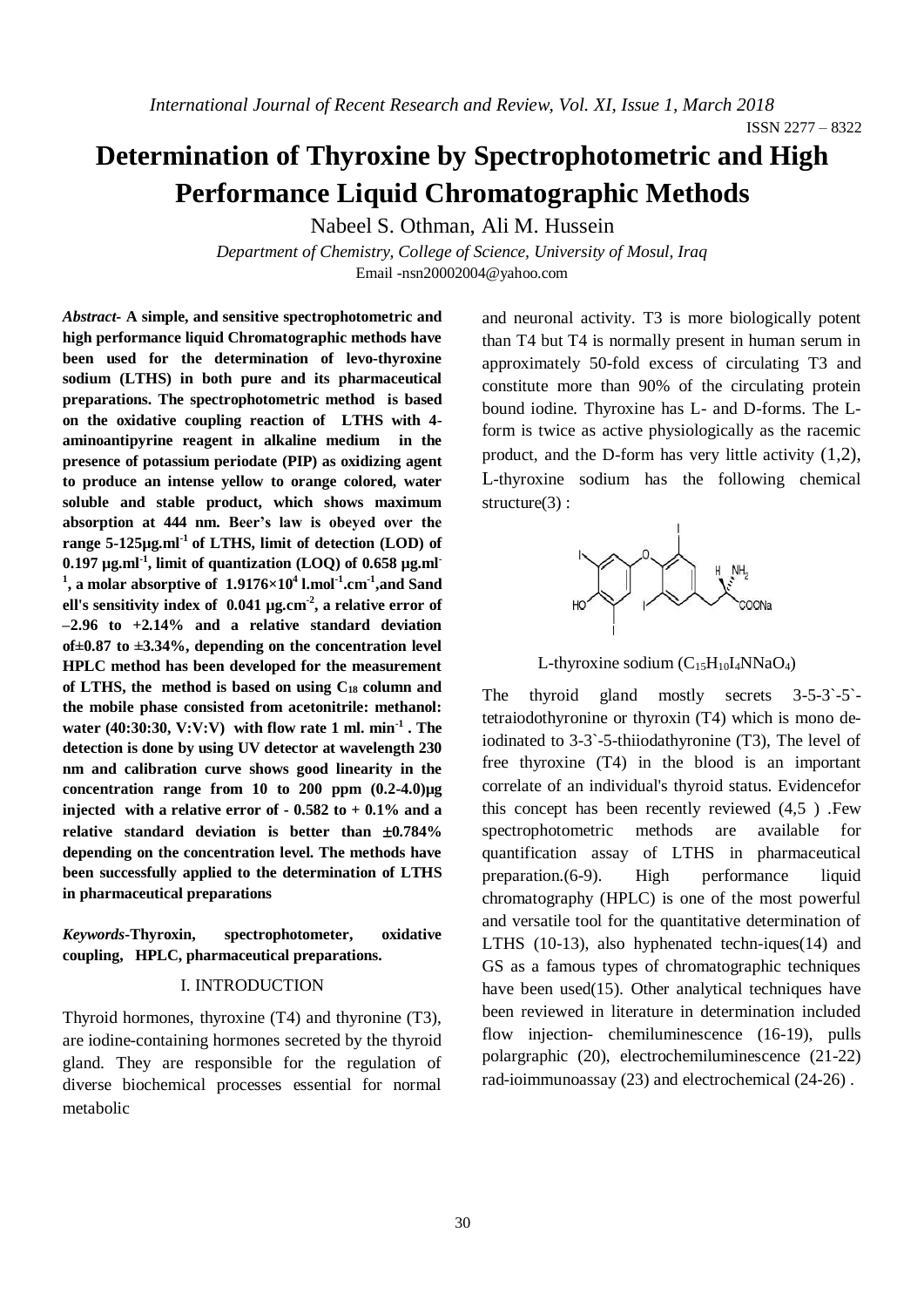#### II. EXPIMENTAL SETUP

#### *Apparatus*

 A JASCOV - 630 UV / Vis spectro-photometer , with 1cm matched quartz cells were used for all measurement . pH measurements have been done BHANNA 211 pH-meter. BEL ENGNEERING balance has been used for weight. A Shimadzu LC-20AT Liquid Chromatographic Shimadzu (HPLC) with C18 stainless steel column (15 cm x 4.6 mm) has been used.

#### *Reagents*

All chemicals used were of analytical grade and LTHS standard material was provided from Sigma company. Chemicals for HPLC were of analytical HPLC grades,

#### *Solutions*

#### *LTHS solution* (500  $\mu$ g.ml<sup>-1</sup>) -

This solution was prepared by dissolving 0.0500 g of LTHS in 50 ml distilled water(with 5 drops of 1M NaOH) then diluted to 100 ml in a volumetric flask with distilled water.

#### *4-Amindantipyrine(4-AAP) solution( 410-3M) -*

This solution was prepared by dissolving 0.203 g of 4- AAP in 100 ml of warm distilled water in a volumetric flask.

#### *Potassium periodate(PPI) solution (0.01M) -*

This solution was prepared by dissolving 0.2296 g of PIP in 100 ml ofdistilled water(heating needed to increase solubility ) in a volumetric flask.

#### *Sodium hydroxide solution(2 M) -*

This solution was prepared by appropriate dilution of concentrated volumetric (BDH) solution with distilled water and then transferred to a plastic bottle.

## *Dosage solution* (20  $\mu$ g.ml<sup>-1</sup>) -

Twenty tablets (each tablet contain  $50 \mu$ g. of LTHS) were dissolved in 40 ml of alkaline (5 drops of 0.1M NaOH) distilled water with heating in water-bath for 10 minutes and then filtered through filter paper ,then the volume completed to the mark in 50 ml volumetric flask with distilled water. While the HPLC dosage solution, the twenty tablets dissolved in 40 ml of the mobile phase (acetonitrile: methanol: water 40:30:30 ,V:V:V) and then filtered through filter paper ,then the volume completed to the mark in 50 ml volumetric flask with the mobile phase.

## *Procedure and calibration graph Spectrophotometric method -*

To a series of 10 ml calibrated flasks an increasing volumes  $0.1$ -2.5 ml of LTHS (500  $\mu$ g.ml<sup>-1</sup>), transfer 2.5 ml of 4-AAP reagent then 2 ml of PIP added,

(shaking the solutions), followed by 0.25 ml of 2M NaOH solution (low conc. of NaOH gives low intensity) and the volumes were completed to the mark with distilled water, the absorbances has been measured at 444 nm against reagent blank. The calibration graph was linear over the range 5-125  $\mu$ g.ml<sup>-1</sup> (Fig. 1). The apparent molar absorptivity referred to LTHS, has been found to be  $1.9172\times10^4$  $L$ .mol<sup>-1</sup>.cm<sup>-1</sup>.

#### *HPLC method -*

LTHS standard solutions prepared in the concentration between 10-200 μg/ml (0.2-4 μg LTHS injected) in mobile phase. The mobile phase consists of acetonitrile: methanol: water (40:30:30,V:V:V) using isocratically eluted with flow rate equal to 1ml/min. Twenty μl of each standard solution was injected to C18 column at 40 $\degree$  C, the area of the peaks was plotted against LTHS concentration and the detection was done by using UV detector at wavelength 230 nm. The peak of LTHS was followed at 5.530 min..A linear calibration graph was obtained between the area under the peaks andConcentration over the range 0.2- 4 μg LTHS injected (Fig. 2).

#### III.RESULTS AND DISCUSSION

## *Optimization of Spectrophotometric Selection of coupling reagent -*

The effect of different organic agents on the absorption intensity and color contrast has been investigated for better analytical results. The reagents tested were: paminobenzoicacid, 4- aminoantipyrine, 4-aminophenol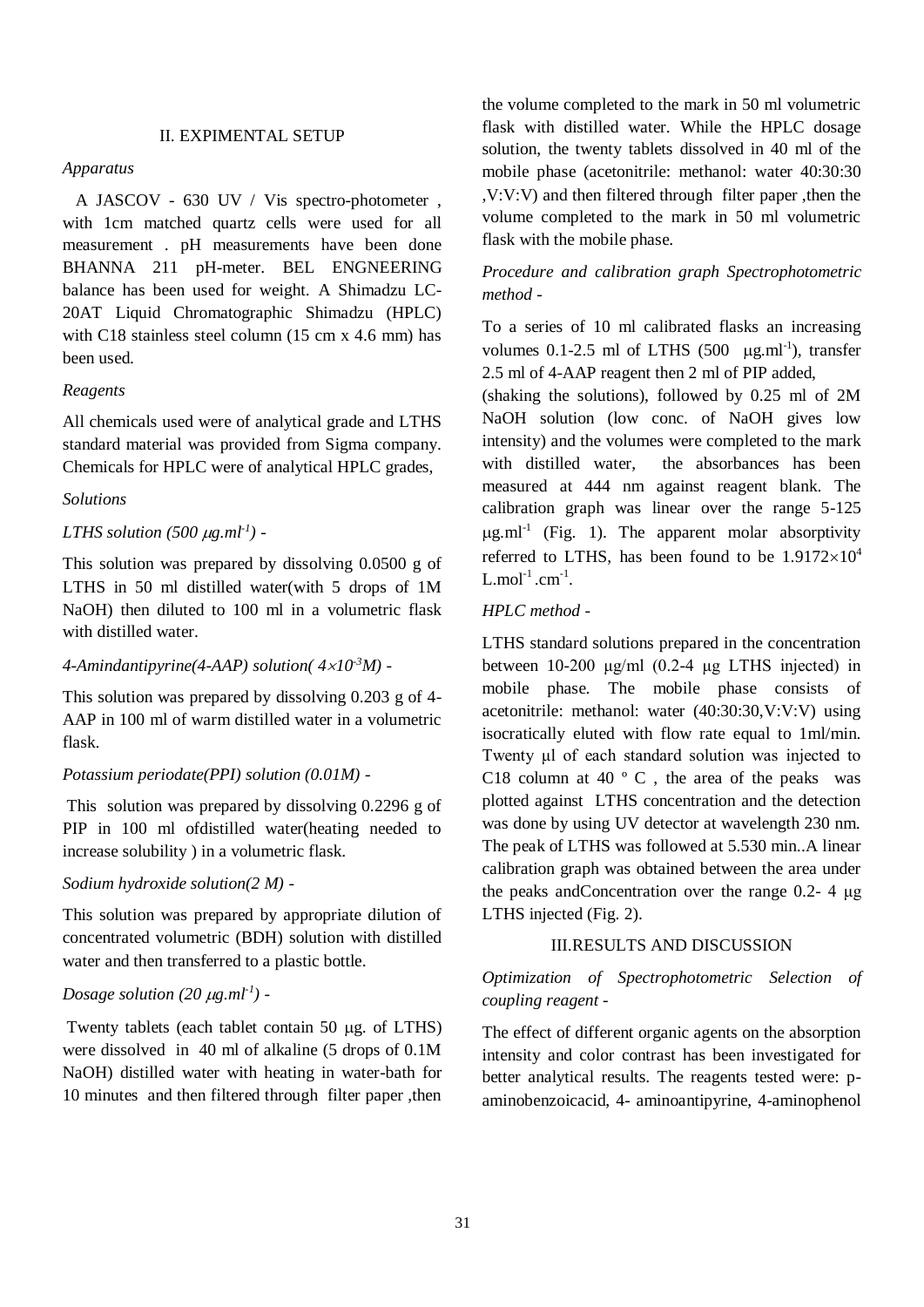and N-1-naphthylethylendiamine. Only 4 aminoantipyrine (4-AAP) gives the maximum absorption intensity, other reagent give low or no color constant, therefore it was selected for subsequent investigations.

## *Selection the amount of coupling reagent -*

The results in table I indicated that 2.5 ml of 4-AAP was the optimum amount, it cover the rang of concentration from 125-750 μg of LTHS with determination coefficient  $=0.998$ , therefore it was selected for subsequent investigations

## *Selection of oxidizing agent -*

Different types and amounts of oxidizing agents (0.01 M) were investigated in alkaline medium with different .The results indicated that using of potassium periodate as oxidizing agent give the more sensitive reaction (highest intensity),other oxidizing reagent such as N –chlorosuccinimide and Nbromosuccinimide give no reaction ,therefore it was recommended for subsequent experiments with optimum amount 2 ml.

## *Effect of pH -*

The previous experiment shows that the reaction occurred in alkaline medium, so that the effect of different bases on the reaction has been investigated , the result in table II indicated that the reaction need strong alkaline medium , therefore different amounts of 2MNaOH (low conc. gives low intensity) has been tested ,the results shows that 0.25 ml was the optimum volume, therefore it was recommended in the subsequence experiments.

## *Effect of temperature on reaction -*

The oxidative coupling reactions depended on temperature, therefore the suggested procedure has been tested in different temperature( from room temp.  $25\pm$  1 to 60 ° C with 20 minutes heating ), the results indicated that room temp. was the optimums temperature according to high intensity and the highest stability.

*The stability of the colored product -*

The effect of time on the development and stability period of the colored product was investigated under the optimum conditions of the reaction. The results indicate that the absorbance of the colored product remained constant for at least 110 minutes and this time was sufficient for several determination (Table III).

## *Final absorption spectra -*

The absorption spectra of the colored product formed from the reaction between LTHS and 4-AAP reagent in presence of PPI in an alkaline medium shows maximum absorption at 444 nm in contrast to the reagent blank, which shows a weak absorption at the same wavelength (Fig.3)

## *HPLC method -*

## *Selection of wavelength:*

The absorption spectrum of  $100 \mu g$  .ml<sup>-1</sup> of LTHS prepared in various mixture of mobile phase (Fig. 4 and Table IV) .The results indicated that the mobil phase consist from acetonitrile – methanol – water gave high area and excepted value of capacity factor(K) at wavelength at 230 nm . Therefore, 230 nm has been used for UV-detection.

## *Selection of mobile phase:*

The results in table IV indicated that the composition of mobile phase No. V gives the optimum results, therefore the effect of different compositions has been studied (Table V). The results indicated that using acetonitrile: methanole : water with ratio (40:30:30 V:V:V) as a mobile phase gives symmetrical peak and good value of capacity factor , therefore it followed in the next experiments .

## *Selection of flow rate:*

The effect of the rate of flowing mobile phase has been studied, the flowing rate equal to1ml.min. $^{-1}$  which gives excepted capacity factor withclear chromatogram and good sharpness has been fixed.

## *Application of the methods:*

The proposed methods were applied to determine LTHS in two pharmaceutical formulations. On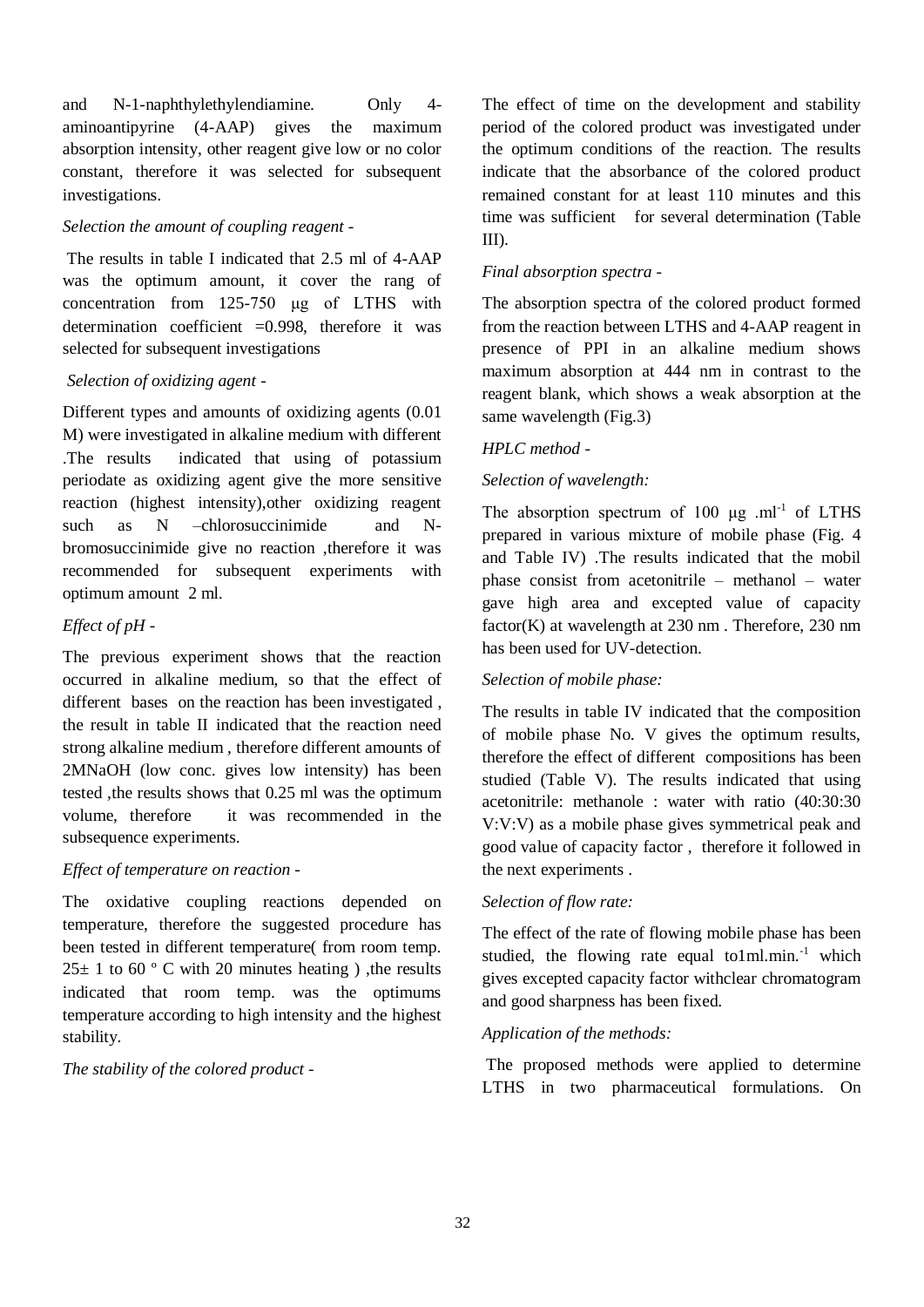applying proposed procedures, good recoveries and precisions were obtained as shown in table VI.

#### IV.CONCLUSION

The suggested methods for the determination of LTHS are simple, sensitive, accurate and can be applicable in determination LTHS in dosage form without resorting to an extraction step.

#### V. REFERENCES

- [1] M. Brewer, T. Scott., Concise Encyclopedia of Biochemistry, Walter de Gruyter, Berlin, New York (1983),p461.
- [2] S.Budavari ; M. J.O'Neil ; A.Smith ; P. E. Heckelman ; J. F. Kinneary ; The Merck Index: An Encyclopedia of Chemicals,Drugs, and Biologicals , Merck Inc.: Rahway, NY, (1976), p 1215.
- [3] "British Pharmacopeia" on CD-ROM, 5th Edn., System Simulation Ltd The Stationary Office, London, (2007).
- [4] L. Todini , A. Malfatti, E.Salimei. J. of Diary Research, (2010),77, 419.
- [5] J. Robbins, J. E. Rall, The iodine-containing hormones.InHormonesin Blood, 2nd ed., vol. 1, Gray, C. H. and Bacharach, A. L., eds., Academic Press, New York, (1967), p. 383.
- [6] A. Gregorini, M.E.Ruiz and M.G. Volonte, J. of Anal.Chem. (2013), 68(6),510.
- [7] ED. Mcgary, J.Pharm. Sci. ,(1980) , 69(8), 948.
- [8] A. A. Parwaz Khan; A. M. Asiri ; A.Khan; N.Azum; M. Abdul Rub; M. M. Rahman S. B. Khan, Research Chemical Intermediates,(2013), 39( 6), 2379.
- [9] N. Sabeeh Othman and A.HuseeenAlnuemy International Journal of Enhanced Research in Science Technology &Engineering,(2015),6(4), p: 290.
- [10] Y.J. Jing and S.B. Chae, Bull.KoreanChem.Soc,(2007),28(6),1070.
- [11] Y. Sawabe and T. Tagami, J. of Health Sci.,  $(2011), 57(1), 47.$
- [12] L. Bhavana, V. J.Ajimon; S.L. Radhika; M.Sindhu; C. S. Iyer, J. Chromatogr. B (2004), 803, 363.
- [13] H.-G.Gika, V.F. Samanidou, I. J.Papadoyannis.Chromatogr. B (2005), 814, 163.
- [14] Z, Wang and D, Yang. Se Pu, (2013), 31(3), 270.
- [15] A. L. Hantson, M. D. Meyer, N. Guerit. J. Chromatogr. B, (2004), 807, 185.
- [16] A. Waseem, M. Yaqoob and A. Nabi. J. of The Chinese Soc., (2007), 54, 1505.
- [17] E. Gok,S. Ates. Anal. Chim. Acta (2004), 505, 125.
- [18] A.Waseem ,M. Yaqoob,A. Nabi. Anal. Sci. (2006), 22,1095.
- [19] A. Waseem ;M. Yaqoob;A. Nabi, Talanta (2007), 71, 56.
- [20] W. Holak and D. Shostak, J.ofPharma.Sci.,(1979), 68(3), 338.
- [21] M. Sanchez-Carbayo; M. Mauri; R. Alfayate; C. Miralles; F. Soria, Clin. Biochem. (1999), 32, 395.
- [22] J.M. Lin; M. Yamada, Microchem. J. (1998), 58, 105.
- [23] M. Moharamzadeh, M.H. Baber and R.H. Hosseini, Iran J. Nuci Med.,(2010), 18(1), 117.
- [24] S. Chitravathi and B.E. Kumaraswamy, Inter. J.of Electrochemical Sci., (2009),4,223-23.
- [25] C.Hu; Q.He ; Q.Li; S.Hu, Anal. Sci. (2004), 20, 1049.
- [26] R. Stefan; J. Staden,;H. Aboul-Enein, Talanta, ( 2004), 64, 151.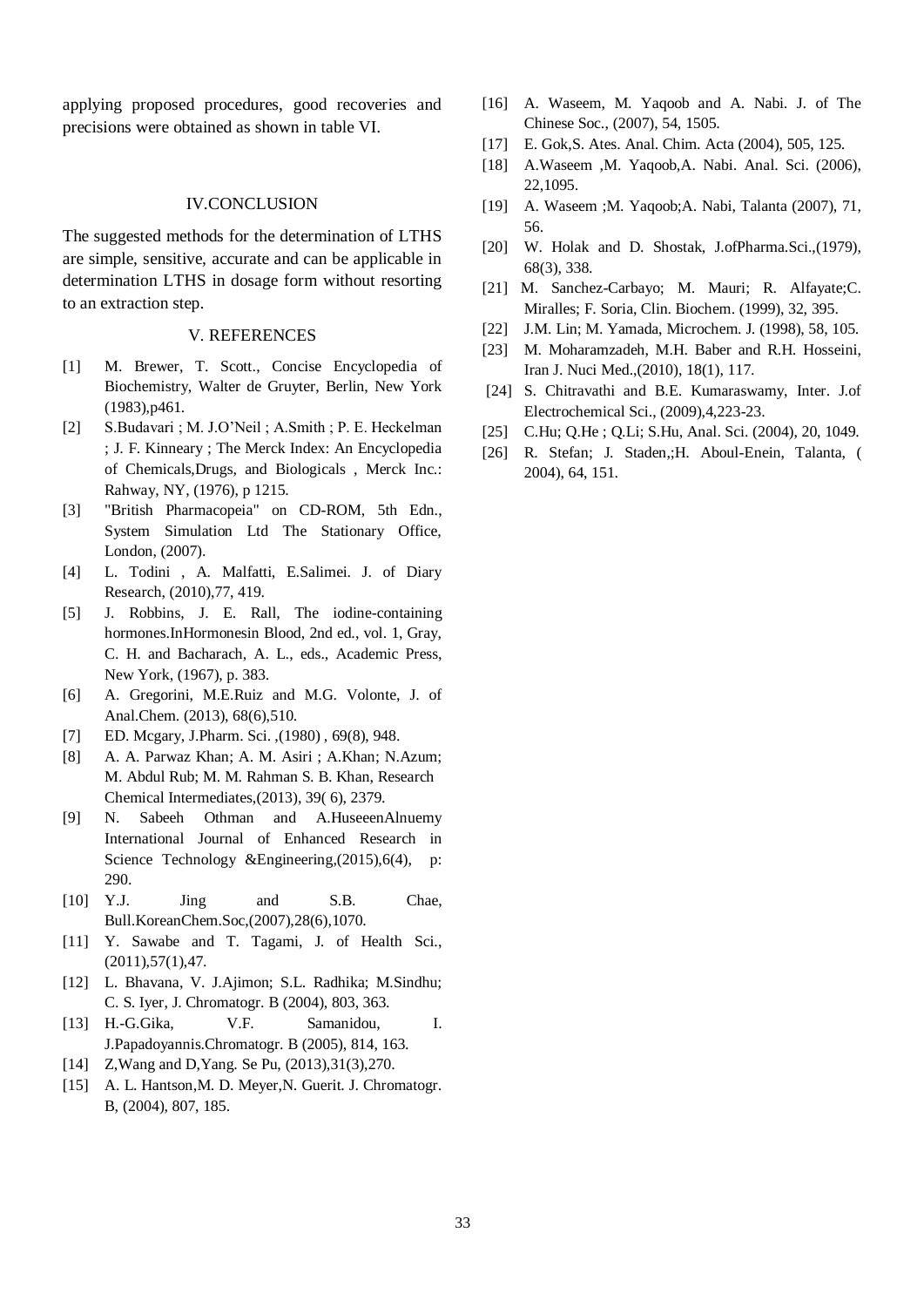|                                                  | No. | Acetonitrile: Methanol: Water | Retention time | Capacity factor $(K)$ |            |
|--------------------------------------------------|-----|-------------------------------|----------------|-----------------------|------------|
| Table I<br>Effect of<br>of reagent<br>absorbance |     |                               | (min.)         |                       |            |
|                                                  |     | 20:40:40                      | 4.462          | 0.904<br>1.435        | the amount |
|                                                  |     | 30:40:30                      | 4.856          |                       |            |
|                                                  | Ш   | 40:30:30                      | 5.530          | 2.767                 | 1n         |
|                                                  |     | 50:20:30                      | 3.652          | 2.013                 |            |
|                                                  |     | 60:20:20                      | 2.314          | 1.907                 |            |
|                                                  |     | 70:10:20                      | 3.842          | 0.182                 |            |
|                                                  |     |                               |                |                       |            |

| Table II                       |  |
|--------------------------------|--|
| The effect of pH on absorbance |  |

|   | Base used (1ml of 2)              | Absorbance<br>$\lambda_{\text{max.(nm)}}$ |                  |        |        |                 |       |
|---|-----------------------------------|-------------------------------------------|------------------|--------|--------|-----------------|-------|
|   | M)                                |                                           | Sample VS. blank |        |        | Blank VS. D.W.* |       |
|   | Without                           |                                           |                  |        |        |                 |       |
|   | <b>NaOH</b>                       | 444                                       |                  | 1.1508 |        | 0.0540          |       |
|   | KOH                               | 438                                       | 0.9488           |        |        | 0.0634          |       |
|   | Na <sub>2</sub> CO <sub>3</sub>   | 432                                       |                  | 0.7845 |        | 0.0524          |       |
|   | NaHCO <sub>3</sub>                | 425                                       |                  | 0.6956 |        | 0.0511          |       |
|   | Amount of 0.01 M 4-<br>$AAP$ (ml) | Absorbance/ $/\mu$ g of LTHS              |                  |        |        | $-R^2$          |       |
| Ш |                                   | 125                                       | 250              | 500    | 750    |                 | Table |
|   |                                   | 0.2142                                    | 0.4250           | 0.8531 | 1.1560 | 0.993           |       |
|   | $\overline{2}$                    | 0.2410                                    | 0.5988           | 0.9671 | 1.4512 | 0.994           |       |
|   | 2.5                               | 0.3145                                    | 0.6470           | 1.1091 | 1.8732 | 0.998           |       |
|   | 3.0                               | 0.2395                                    | 0.3840           | 0.8443 | 1.4268 | 0.988           |       |

Effect of LTHS amount and time on absorbance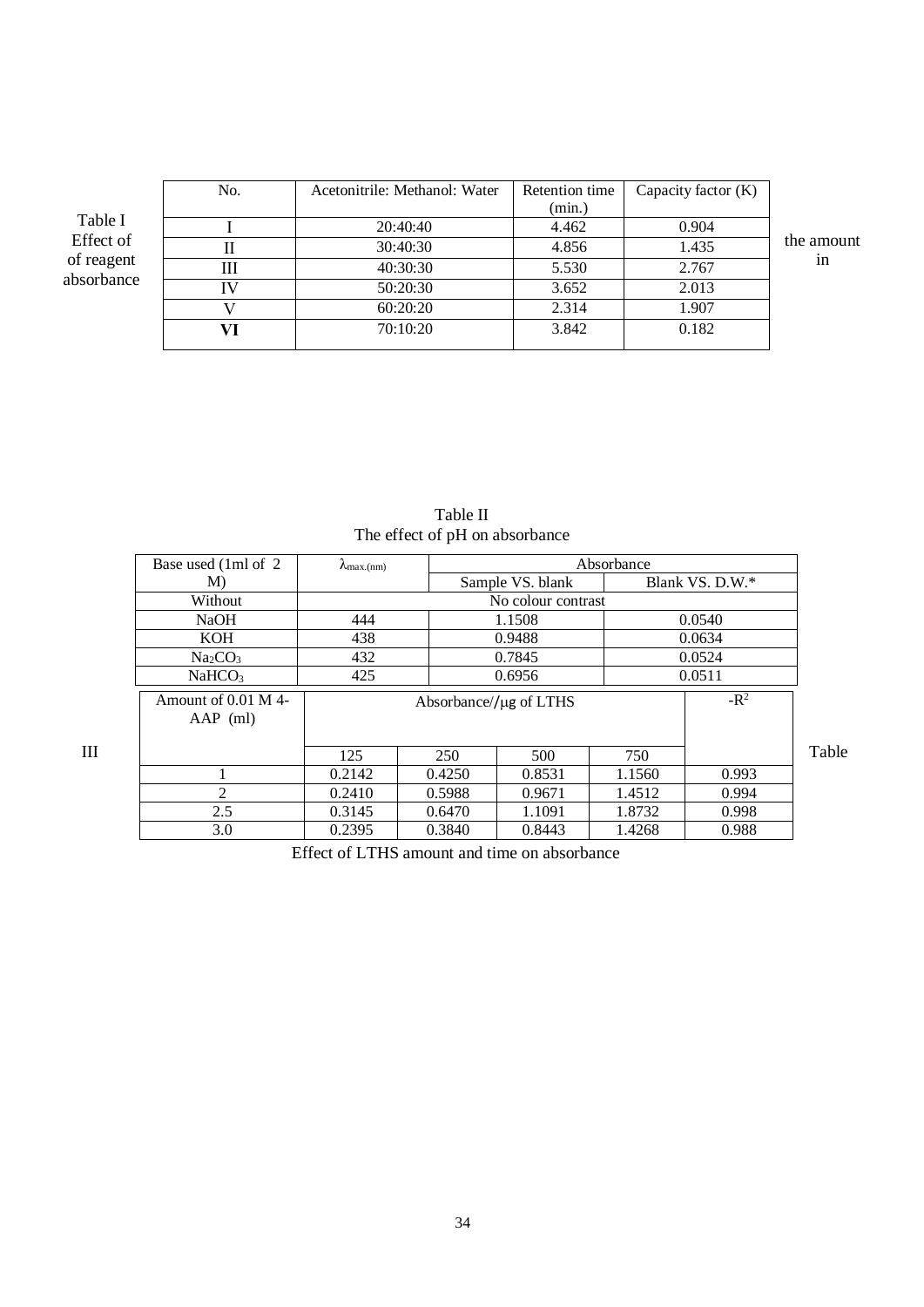## Table IV Selection optimum wavelength corresponding to the mobile phase used

| µg of | Absorbance / minute standing time |        |        |        |        |        |        |        |
|-------|-----------------------------------|--------|--------|--------|--------|--------|--------|--------|
| LTHS  |                                   | 20     | 30     | 40     | 50     | 60     | 90     | 120    |
| 250   | 0.5590                            | 0.5588 | 0.5582 | 0.5578 | 0.5570 | 0.5562 | 0.5542 | 0.5252 |
| 500   | .1542                             | .1538  | .1536  | .1528  | .1518  | 1508   | .1485  | 1245   |

| Selection the composition of mobile phase |                                     |                             |                |            |                 |  |  |  |
|-------------------------------------------|-------------------------------------|-----------------------------|----------------|------------|-----------------|--|--|--|
| N <sub>o</sub>                            | Mobile phase solution               | $\lambda_{\text{max}}$ , nm | Retention time | Area       | Capacity factor |  |  |  |
|                                           |                                     |                             | (min.)         |            | (K)             |  |  |  |
|                                           | Acetonitrile-water 80:20            | 319                         | 4.783          | 2172610.5  | 1.504           |  |  |  |
| $\mathbf{I}$                              | Methanol-Water 80:20                | 316                         | 2.250          | 3710358.4  | 1.343           |  |  |  |
|                                           |                                     | 262                         | 4.779          | 3271742.6  | 1.062           |  |  |  |
| Ш                                         | Ethanol-Water 80:20                 | 282                         | 4.742          | 3727220.8  | 1.390           |  |  |  |
| IV                                        | Acetonitrile-Ethanol-Water 50:20:30 | 278                         | 4.782          | 3628618.4  | 0.328           |  |  |  |
|                                           |                                     | 312                         | 4.800          | 33127400.2 | 0.329           |  |  |  |
| V                                         | Acetonitrile-Methanol-Water         | 230                         | 5.766          | 3848252.6  | 2.736           |  |  |  |
|                                           | 50:20:30                            |                             |                |            |                 |  |  |  |

# Table V

## Table VI Application of the methods

| Pharmacetal<br>preparations           | Specter. Method          |                              |             | <b>HPLC</b> method                 |                              |             |
|---------------------------------------|--------------------------|------------------------------|-------------|------------------------------------|------------------------------|-------------|
|                                       | <b>LTHS</b><br>taken, µg | Relative<br>error,<br>$\% *$ | $R.S.D.$ %* | $\mu$ g<br><b>LTHS</b><br>injected | Relative<br>error,<br>$\% *$ | $R.S.D.$ %* |
| Berlin tablet<br>50µg LTHS/<br>tablet | 50                       | $+0.90$                      | $\pm 1.68$  | 2                                  | $-0.100$                     | $\pm 0.784$ |
|                                       | 100                      | $-2.96$                      | $\pm 0.87$  | $\overline{4}$                     | $+0.100$                     | $\pm 0.234$ |
| Merck tablet<br>50µg LTHS/<br>tablet  | 50                       | $+1.47$                      | $\pm 2.15$  | 4                                  | $-0.582$                     | $\pm 0.061$ |

\* Average of five determinations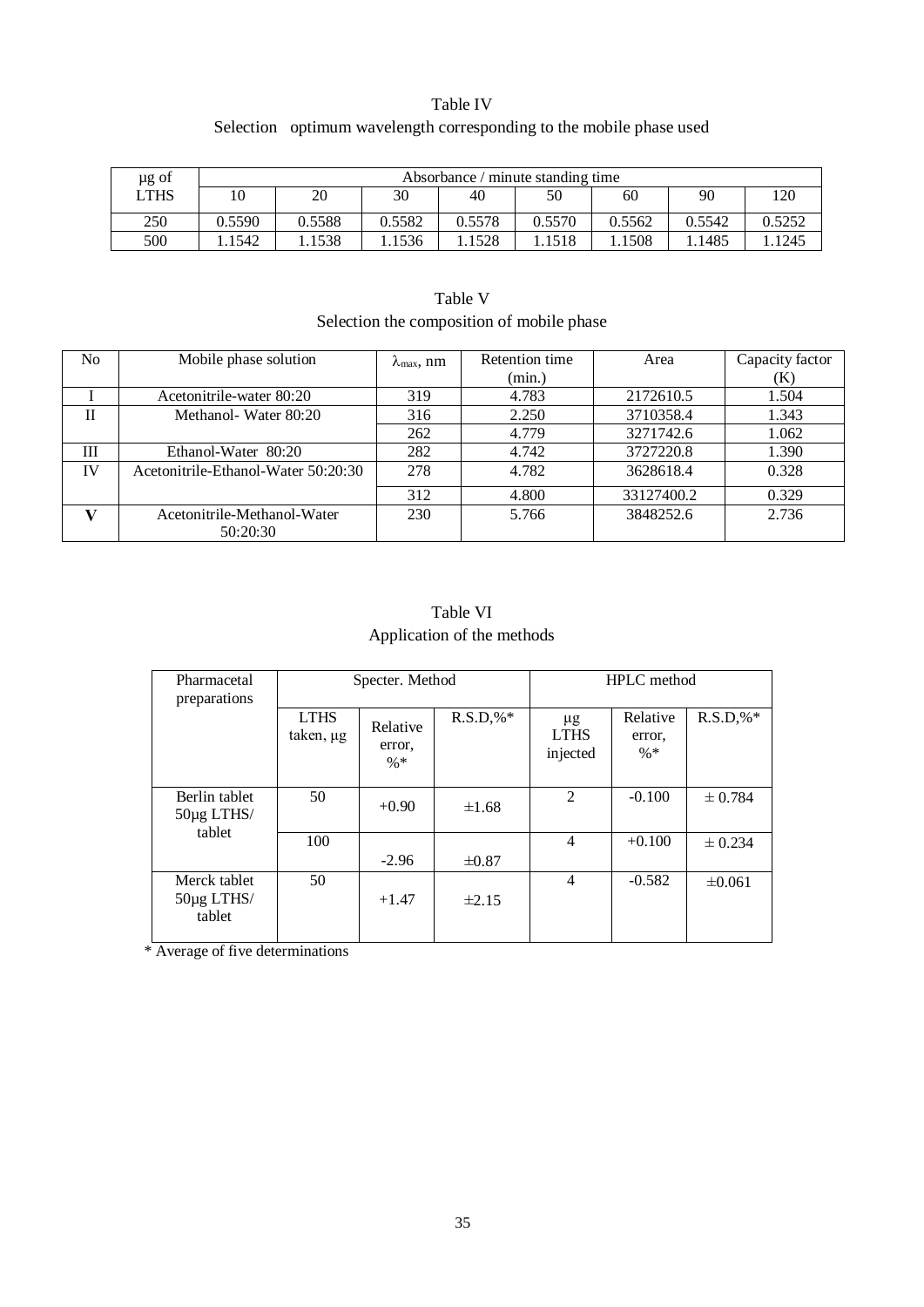

 $Cone.(µg.mI^{-1})$ 

Fig. 1. Calibration graph of spectrophotometric method



μg LTHS injected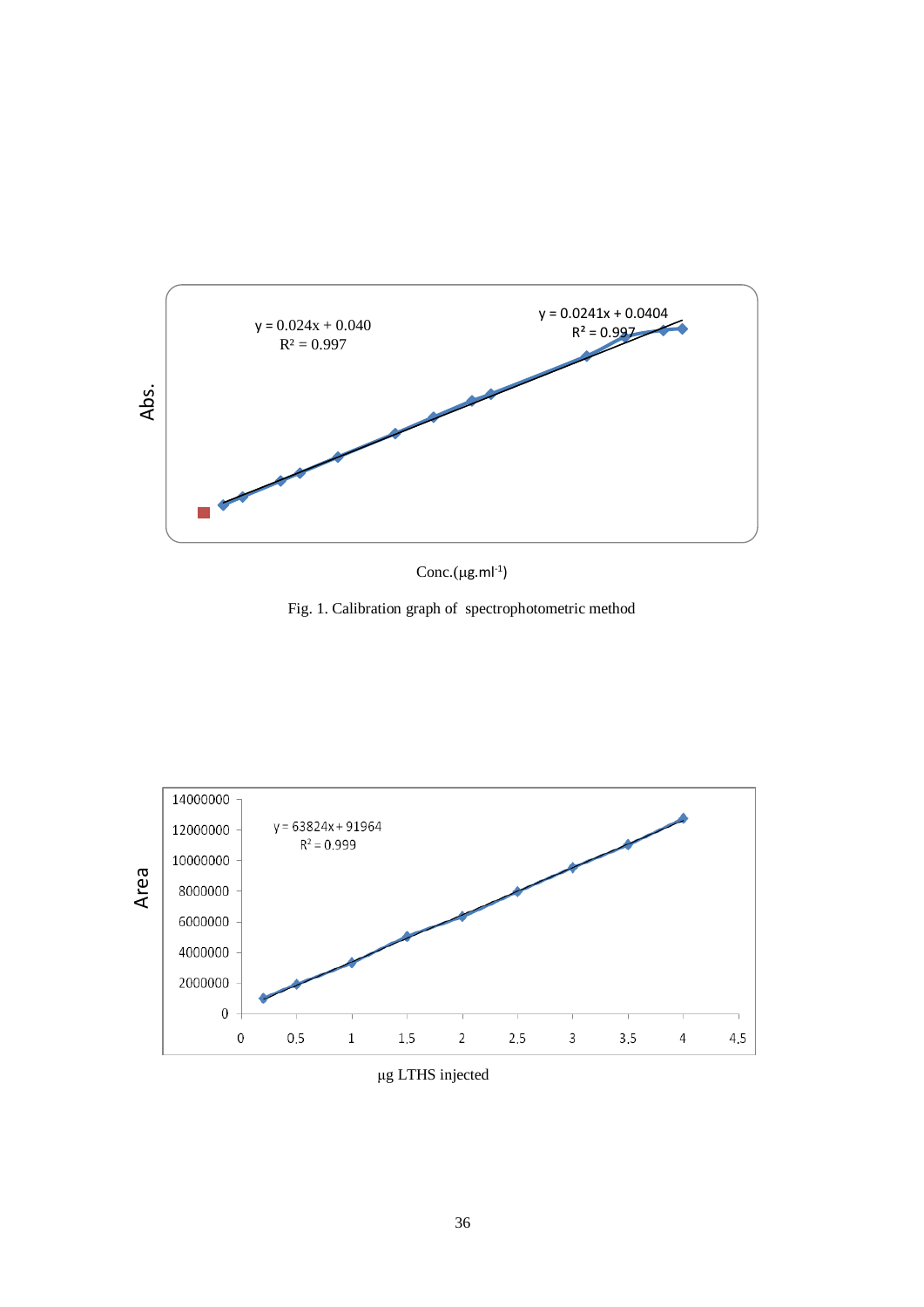Fig. 2. Calibration graph of HPLC method



Fig. 3. Absorption spectra of 100 µg treated according to the recommended procedure and measured against (A) blank, (B) distilled water and (C) blank measured against distilled water